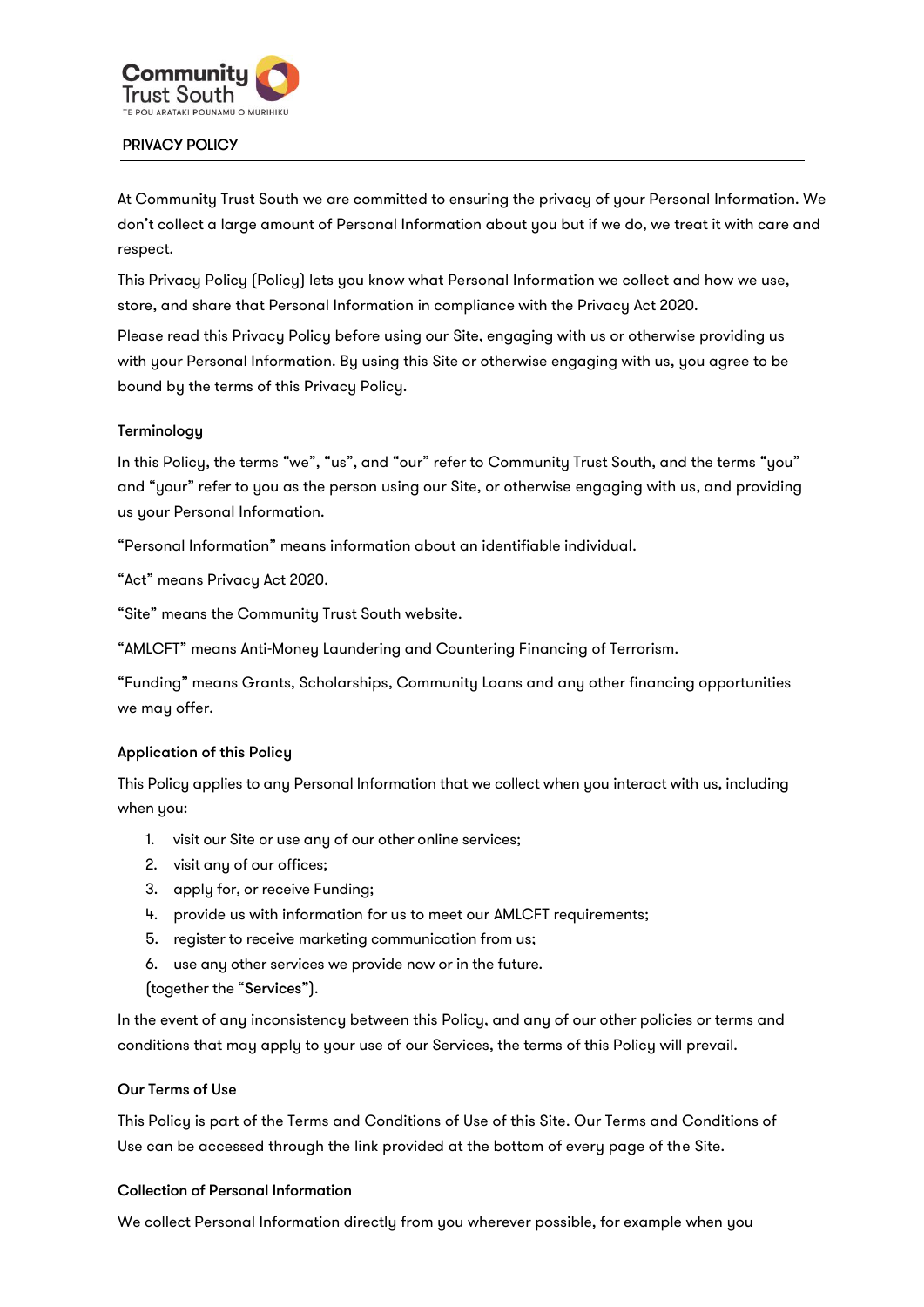contact us by email or via our Site, or when you apply for Funding.

We (and any authorised third party) may also collect Personal Information:

- 1. as part of our recruitment process;
- 2. when you are employed by us;
- 3. when you are appointed as a Trustee;
- 4. when you apply for Funding (such as information from referees);
- 5. through the use of cookies and use of monitoring software or google analytics when you use the Site;
- 6. when you subscribe to receive direct marketing communication from us;
- 7. when you complete forms on this Site or engage with any of our other online services;
- 8. when you register to receive direct marketing from us.

The Personal Information we collect may include: your name, email address, mailing address, phone number, user name, date of birth, contact preferences, online activity logs related to our website, IP addresses, cookie, device, browser and operating system identifiers, internet tags, location and navigational data provided by your connection, server addresses, top-level domain names, dates and times of visits to the website, pages accessed and documents downloaded, interactions with tools and advertising, previous websites visited, and the type of browser used.

#### Use of Cookies

We use cookies to collect information about how you access this Site and by using this Site you confirm you agree to the use of cookies.

A cookie is a small text file placed on your browser by a website you visit. They help users to navigate websites efficiently, perform certain functions on websites and/or to provide website owners, such as us, with information about how sites are used. We use different types of cookies for different purposes on our Site to enhance functionality and to improve the performance of our Site so we can provide you with a better experience.

By using our Site, you consent to the storage and accessing of cookies or other information on your device in connection with your use of the Site.

Most web browsers allow you to set some control over cookies. You can change your cookie preferences in your browser settings including deleting them from your browser or disabling them altogether or you can refuse to accept cookies when you visit a website. If you do choose to set your browser to disable all cookies, this may affect your ability to use some features on our Site.

To learn more about cookies and how you can manage them in your web browser, visit: [www.allaboutcookies.org](http://www.allaboutcookies.org/) or [www.aboutcookies.org](http://www.aboutcookies.org/)

#### Web analytics

We use Google analytics cookies to help us analyse how you interact with our Site and its content. We collect non identifiable web traffic data (i.e. IP address, your computer platform, the browser you use and the domain you are accessing our sites from) and statistics (i.e. age, gender, location, device used, time of day) are used to improve the way our Site works and helps us to make it easier for you to find what you need. By using our Site you consent to the processing of data, which may include Personal Information as described in "How Google uses data when you use our partners' sites or apps" which you can read at [https://policies.google.com/technologies/partner-sites.](https://policies.google.com/technologies/partner-sites)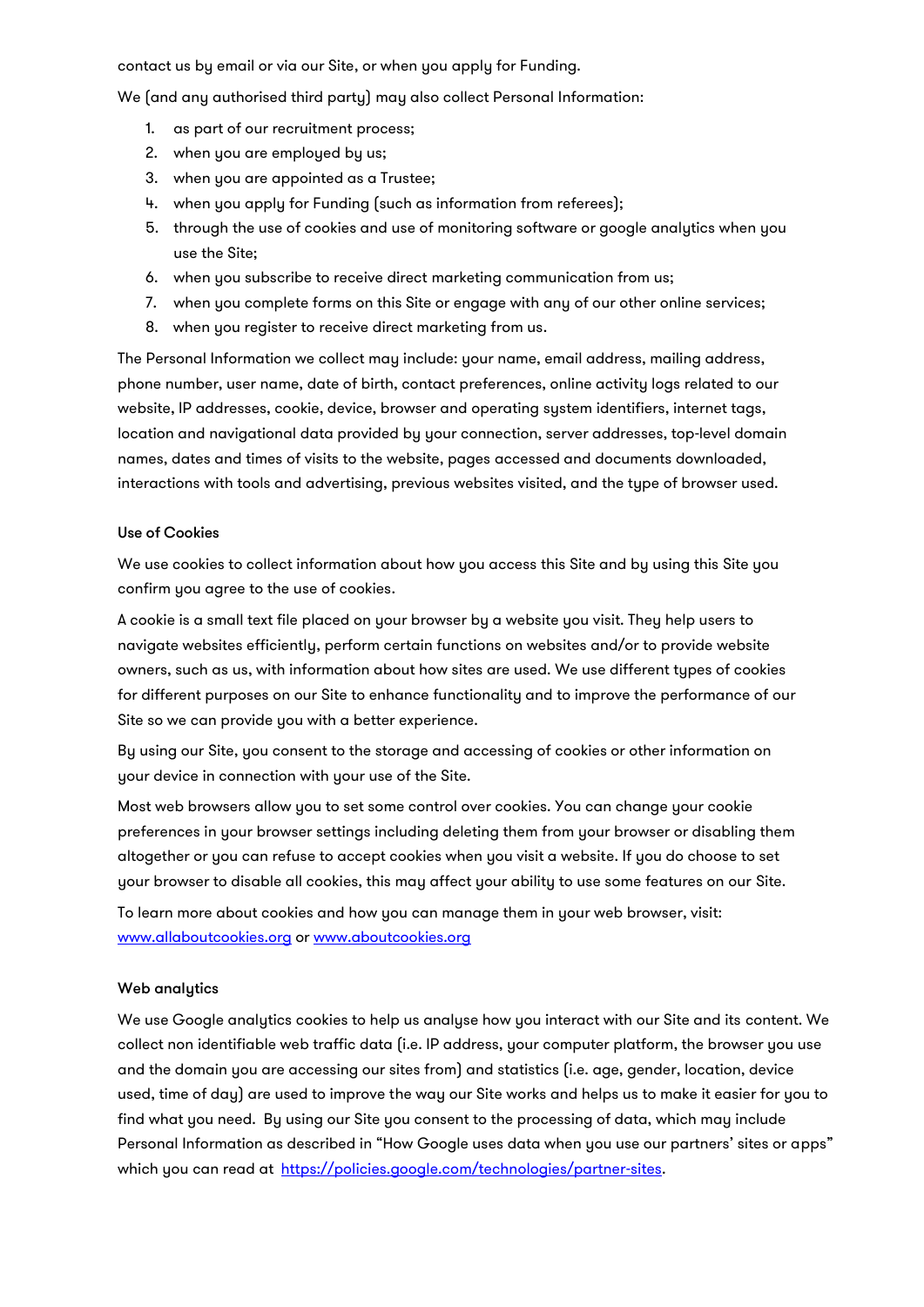#### How We Use Personal Information

By accessing and using our Services, you agree that we may use the Personal Information to do any of the following:

- provide information and Services you request;
- respond to any requests or correspondence from you;
- manage and improve content, functionality and usability of this Site and any related services;
- carry out internal research and development (including the development of new initiatives whether Funding related or otherwise);
- make Funding assessments;
- monitor compliance where you are granted Funding;
- consider employing you and/or for the purposes of administering any recruitment processes in respect of our trustees;
- where you are employed by us, for purposes relating to your employment;
- where you are appointed as a trustee, for purposes relating to your appointment;
- analyse website usage, trends and statistics;
- supply you with further information or announcements which may be of interest to you;
- carry out any other purpose that is authorised by you or permitted under the Act or any other law (such as to meet our AMLCFT obligations);
- any other purpose we make known to you at the time of collection of Personal Information (for example different Funding types may require you to provide different Personal Information).

# How We Disclose or Share Personal Information

We will not disclose your Personal Information except in accordance with this Policy, the Act or where permitted by law.

By using one or more of our Services you agree that, we may disclose your Personal Information for any of the purposes listed in "How We Use Personal Information" to:

- a person you have authorised us to do so;
- staff who require that Personal Information in order to provide you with the Services;
- third party contractors or service providers, or for our legitimate purposes;
- third parties acting on our behalf e.g. we use third parties to design and operate this Site, to conduct our surveys and for keeping you up to date with our latest news and events including our newsletter.

We will not sell, license or otherwise disclose your Personal Information to any third party.

# Third Party Websites

This Site may contain links to third party websites. We are not responsible for the content of such websites, or the way those websites collect, store, use, and disclose any Personal Information you provide, and nor do we endorse, any of the content on such websites.

When visiting a third party website from the Site, that website's privacy policy applies. We encourage you to review the privacy statements of those websites so that you can understand how the personal information you provide may be collected, stored, used and disclosed.

We use Facebook, Instagram, and YouTube to communicate with you and the public about our work. When you communicate with us through services linked to from our website they may collect your Personal Information for their own purposes. We recommend you always check their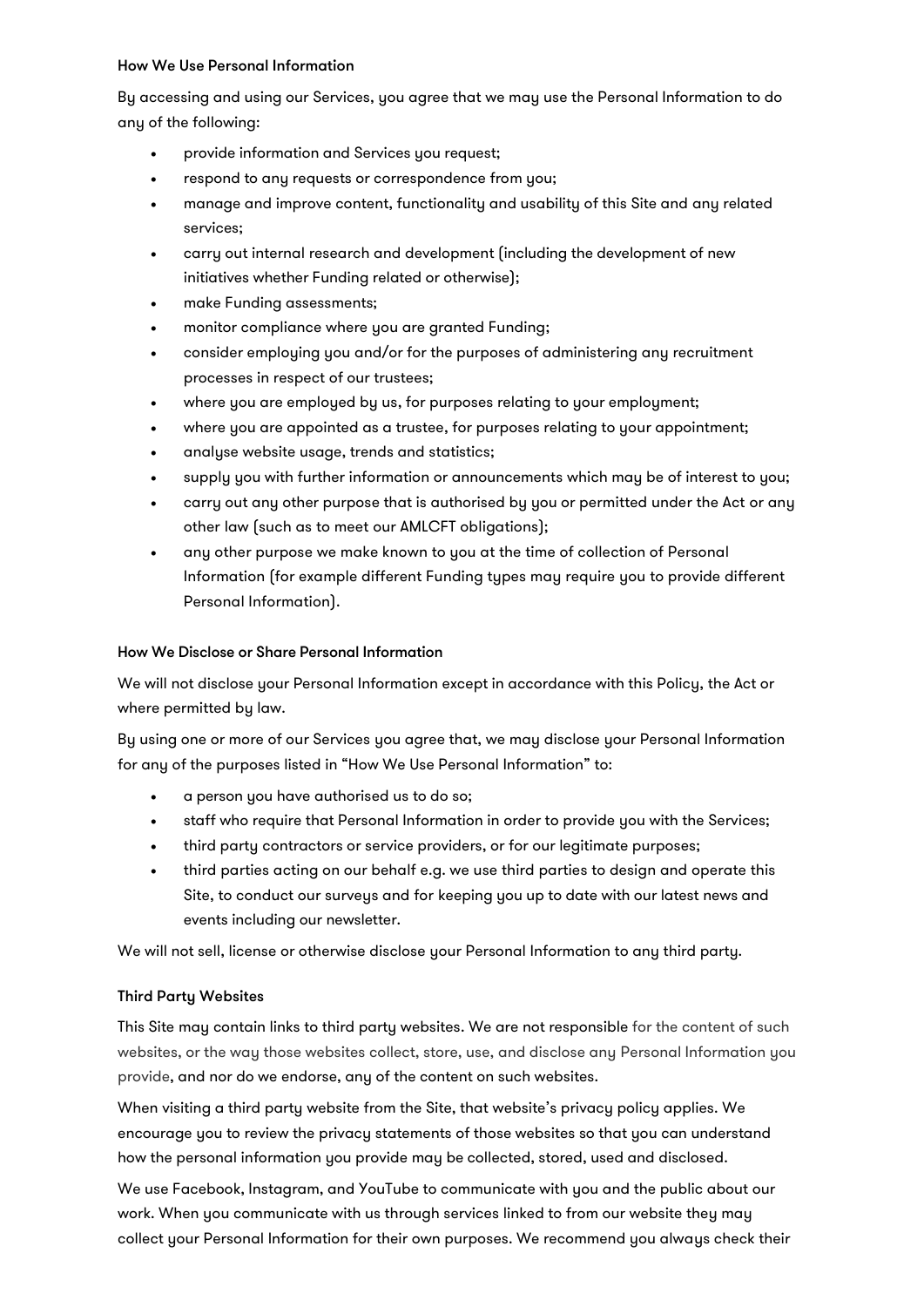Privacy and Cookie policies for information about any cookies they may use, as that entity's policies will apply.

We make every effort to maintain the security of our internet connections however, no website, server, database, or data transmission over the internet is completely secure. We cannot ensure the security of any Personal Information transmitted from or to you. Once we have received your Personal Information, we will take all reasonable efforts to protect that Personal Information against unauthorised access, use, modification, disclosure or misuse.

## Safeguarding your Personal Information

We will take every effort to ensure your Personal Information, whether stored physically (in locked storage) or electronically (in systems managed by us, or third parties including cloud storage providers engaged by us for such purposes) is protected against loss, unauthorised access or use, modification, disclosure, or misuse. We do this through:

- locked storage facilities;
- firewalls and software protection programmes;
- secure servers;
- multifactor identification and password access protection;
- requiring all employees to adhere to policies relating to system use, privacy, and personal information protection;
- limiting access to those who need to know for our legitimate purposes.

Where we use third parties outside of New Zealand to store your personal information, we take all reasonable steps to ensure they have adequate security and are subject to comparable privacy standards to those in the Act.

We retain your Personal Information only for as long as it is required for the purpose(s) for which the Personal Information was collected, or for which it may be lawfully used.

You agree that, where we make this known to you at the time of collection, we may use and retain your Personal Information for statistical and research purposes and for the purposes of undertaking data analytics, insights or data mining (including the aggregation of your Personal Information with other data to identify patterns and trends, and use the full benefit of that analysis). Where you do not want your Personal Information retained for such purposes, you may request us to not to do so at the time of collection.

When we no longer need your Personal Information we will securely delete it within a reasonable timeframe.

#### How to Access, Update or Correct Your Personal Information

You can access, request, or correct your Personal Information by contacting our Privacy Officer using the details below. We may ask for additional information to verify your identity. The Act requires us to make a decision on your request and convey this to you within 20 working days. If we cannot do this within 20 working days, we'll let you know and explain why.

The Act permits us to withhold Personal Information from you in certain circumstances, such as:

- where the Personal Information is legally privileged or despite reasonable efforts to locate the Personal Information, it can't be found;
- where providing it would disclose a trade secret or would be likely to unreasonably prejudice the commercial position of the person who supplied/is the subject of that information;
- if disclosure of that Personal Information would involve the unwarranted disclosure of